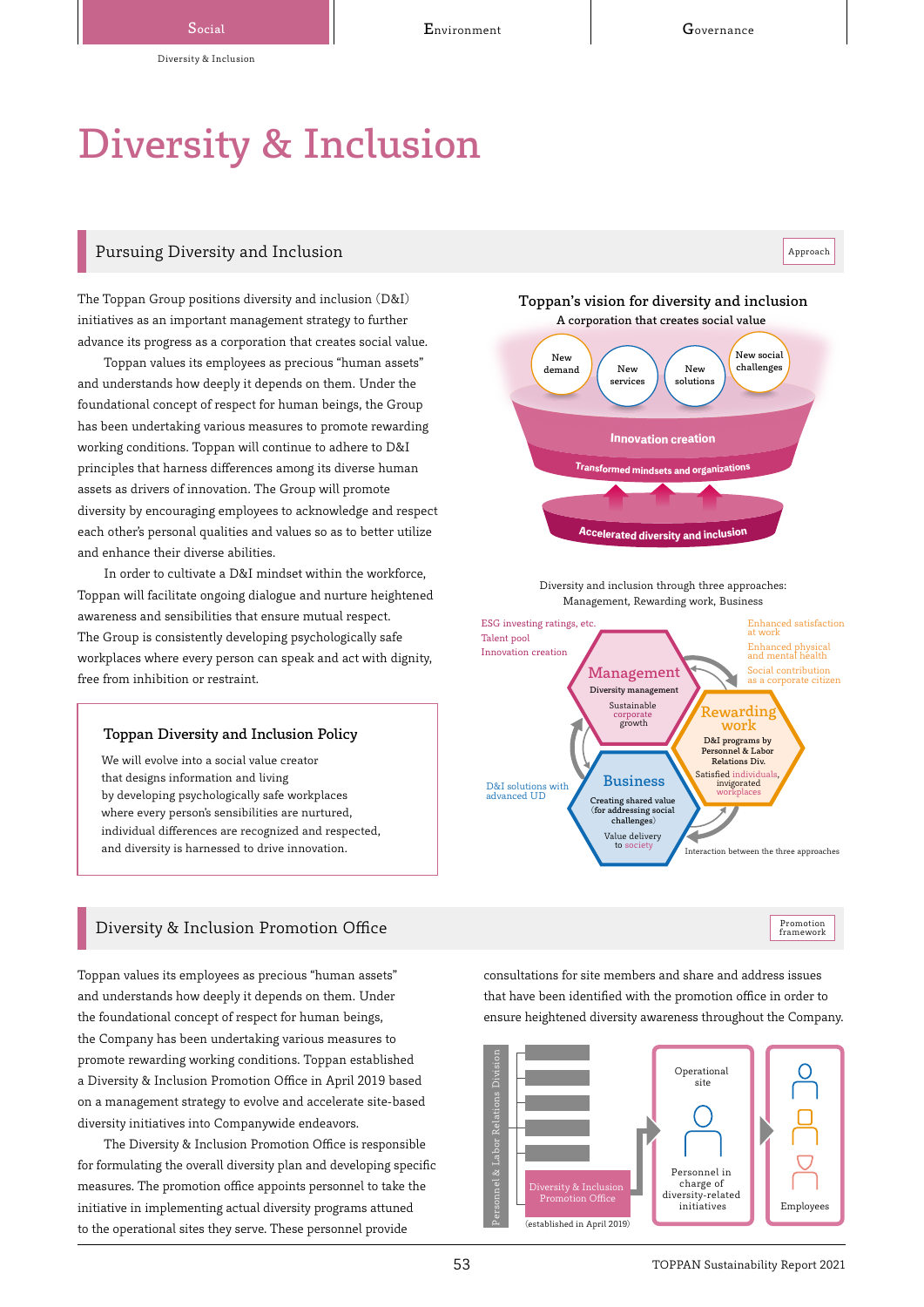Activity results,<br>performance data

# Supporting Employees with Children  $\vert$  Approach  $\vert$  Approach  $\vert$  System

Toppan has striven to create a working environment in which employees can achieve better work-life balance. As tools to accomplish such an environment, Toppan is developing systems for childcare and nursing care leave, reduced working hours, higher family allowances for dependents, and various other benefits for employees.

To support employees with children, the period during which employees with childcare responsibilities remain eligible for reduced working hours and other preferential working schedules was extended to the end of a child's fourth year of elementary school (surpassing the age-three requirement

imposed under the applicable Japanese law), in fiscal 2016.

Toppan has also been running the "Hagukumi (nurturing) Program" since fiscal 2012. This program supports the wellbeing of employee parents by providing therapeutic activities for parents on childcare leave, activities to share the know-how necessary for maintaining good balance between working and raising children, and activities to give employees in various positions opportunities to learn about and consider the importance of work-family balance. The Hagukumi Program received the Minister of State for Gender Equality Award at the Kids Design Award 2016 in Japan.

# Main Systems for Supporting Employees with Children

| Before childbirth   | • Rehiring system for employees who leave the                                                         | • Leave for hospital visit                  |  |  |
|---------------------|-------------------------------------------------------------------------------------------------------|---------------------------------------------|--|--|
|                     | Company to deliver and bring up children                                                              | • Leave for medical checkup                 |  |  |
|                     | • Time-off due to pregnancy-related morning<br>sickness                                               | • Staggered working hours                   |  |  |
|                     |                                                                                                       | • Specified fertility treatment subsidy     |  |  |
| After childbirth    | • Childcare leave                                                                                     | • Childcare leave allowance                 |  |  |
|                     | • Monetary gift on childbirth                                                                         | • Childcare leave grant                     |  |  |
| During childrearing | • Preferential childcare measures (e.g., reduced                                                      | • Day-off for childcare                     |  |  |
|                     | and staggered working hours; flextime or irregular                                                    | • Dependent family allowance                |  |  |
|                     | working schedule in one-month allotments)                                                             | • Subsidy for babysitter and home-caregiver |  |  |
|                     | • Day-off for child healthcare                                                                        | expenses                                    |  |  |
| <b>Other</b>        | • Stock leave (employees are eligible to use their stock leave [accumulated unused annual-paid-leave] |                                             |  |  |
|                     | for child healthcare and fertility treatment)                                                         |                                             |  |  |

## Hagukumi (nurturing) Program

● To strengthen bonds between parents ● To stimulate interaction among ● To alleviate anxieties about returning to ● To provide therapeutic activities for parents on childcare leave To share the know-how necessary for maintaining good balance between working and raising children Hagukumi Program Consider the importance of work-family balance to learn about and consider the importance of work-family balance Hagukumi Art Salon Hagukumi Seminar Hagukumi Circle A scheme to support the wellbeing of employee parents and children employees currently on childcare leave work To learn and enhance understanding about good balance between work and parenting throughout the workplace

To build a network of parent employees

who wish to discuss their concerns about work and parenting and share ideas and tips on work-family balance



\*Held online across Japan in fiscal 2020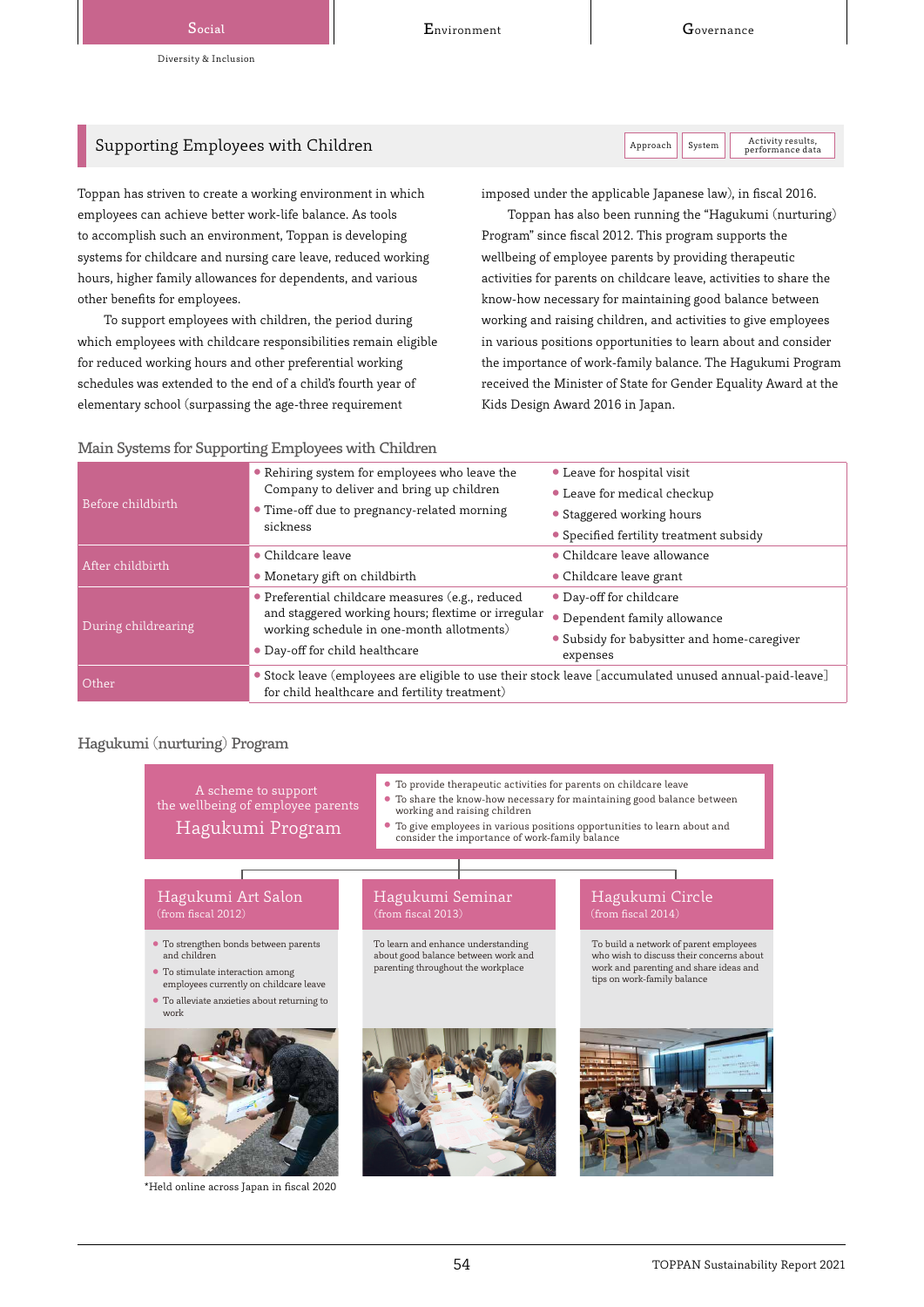# Supporting Employees with Nursing Care Responsibilities  $\|$  Approach  $\|$  System

Activity results,<br>performance data Training,<br>education

Toppan's labor union and management employ systems to help employees maintain good balance between work and care at home. These systems create an environment where employees can concentrate on work without worrying about care for family members at home. After reviewing the results of employee questionnaires on nursing care, Toppan relaxed the eligibility requirements for nursing-care-related systems, designed ways to enable employees to more flexibly adjust their working hours for care, enhanced financial support during nursing care leave, and provided more information on work-care balance. Along with system enhancements in these four areas, the Company

allows care-giving employees to commute to and from work by Shinkansen bullet train in certain cases. Employees have also been able to take leave for nursing care in one-hour allotments, just as they can with the child healthcare day-off, since fiscal 2019.

Toppan will continue to enrich employee support measures by providing information on good work-care balance through the intranet, holding NPO seminars on nursing care, and conducting various other activities to alleviate concerns and raise awareness on the issues faced by employees who shoulder responsibilities as care providers for their families.

#### Four Approaches in Employee Support Systems for Good Work-Care Balance

| Eligibility requirements for<br>nursing-care-related<br>systems | When an employee family member is in need of care or support that meets one of the following conditions:<br>• "In need of long-term care" as specified in the Child and Family Care Leave Act of Japan<br>• "In need of long-term care" as specified in the Long-term Care Insurance System of Japan<br>• "In need of support" as specified in the Long-term Care Insurance System of Japan                                                                                                                                                                                                                                                                                 |  |  |  |
|-----------------------------------------------------------------|-----------------------------------------------------------------------------------------------------------------------------------------------------------------------------------------------------------------------------------------------------------------------------------------------------------------------------------------------------------------------------------------------------------------------------------------------------------------------------------------------------------------------------------------------------------------------------------------------------------------------------------------------------------------------------|--|--|--|
| Ways to more flexibly adjust<br>working hours for care          | • Nursing care leave<br>• Reduced working hours for nursing care (reduced working hours, flexible work schedules, reduced number<br>of prescribed working days per week)<br>*Nursing care leave and reduced working hours for nursing care can be taken in installments.<br>*Employees are allowed to switch between the two systems.<br>• Leave for nursing care (entitlement for one-hour-based allotments, as necessary)<br>• Commuting by Shinkansen bullet train for family care reasons                                                                                                                                                                               |  |  |  |
| Financial support during<br>nursing care leave                  | • Allowance for nursing care leave (40% of the employee's average wage)<br>• Entitlement for paid leave for nursing care                                                                                                                                                                                                                                                                                                                                                                                                                                                                                                                                                    |  |  |  |
| Provision of information on<br>work-care balance                | • Launch of an intranet site to provide information on work-care balance<br>This site provides employees with general knowledge about work-care balance and information on support systems available at the<br>Company, public nursing-care-related systems, and so on.<br>• Launch of a nursing-care consultation desk run by outside experts<br>The Company commissions an external professional body to offer unlimited, free-of-charge nursing-care consultation to employees.<br>Employees can also use fee-based agency services such as watch-over visits or administrative services handled on their behalf by<br>dedicated staff at care facilities and hospitals. |  |  |  |

#### ■ Holding Seminars for Good Balance between Work and Care at Home

Toppan sites in Tokyo have been holding seminars to help employees maintain a good balance between work and care at home, starting from fiscal 2016. Outside experts from a nursingcare consultation service contracted by Toppan are invited to lead seminar courses. After the guest lecturers present general knowledge on nursing care and tips for achieving good workcare balance, personnel from Toppan inform participants of the Company's intranet sites and support systems for employees whose families may have nursing care needs (e.g., nursing care leave and the reduced working hour system for nursing care). The seminars were held at operational sites in the Kansai area in fiscal 2018 and in the Chubu and Kyushu areas in fiscal 2019. As more seminars

are organized over a wider geographic area in the future, Toppan will continue striving to ensure working environments where employees can fully concentrate on work without having to worry about care responsibilities for family members at home.

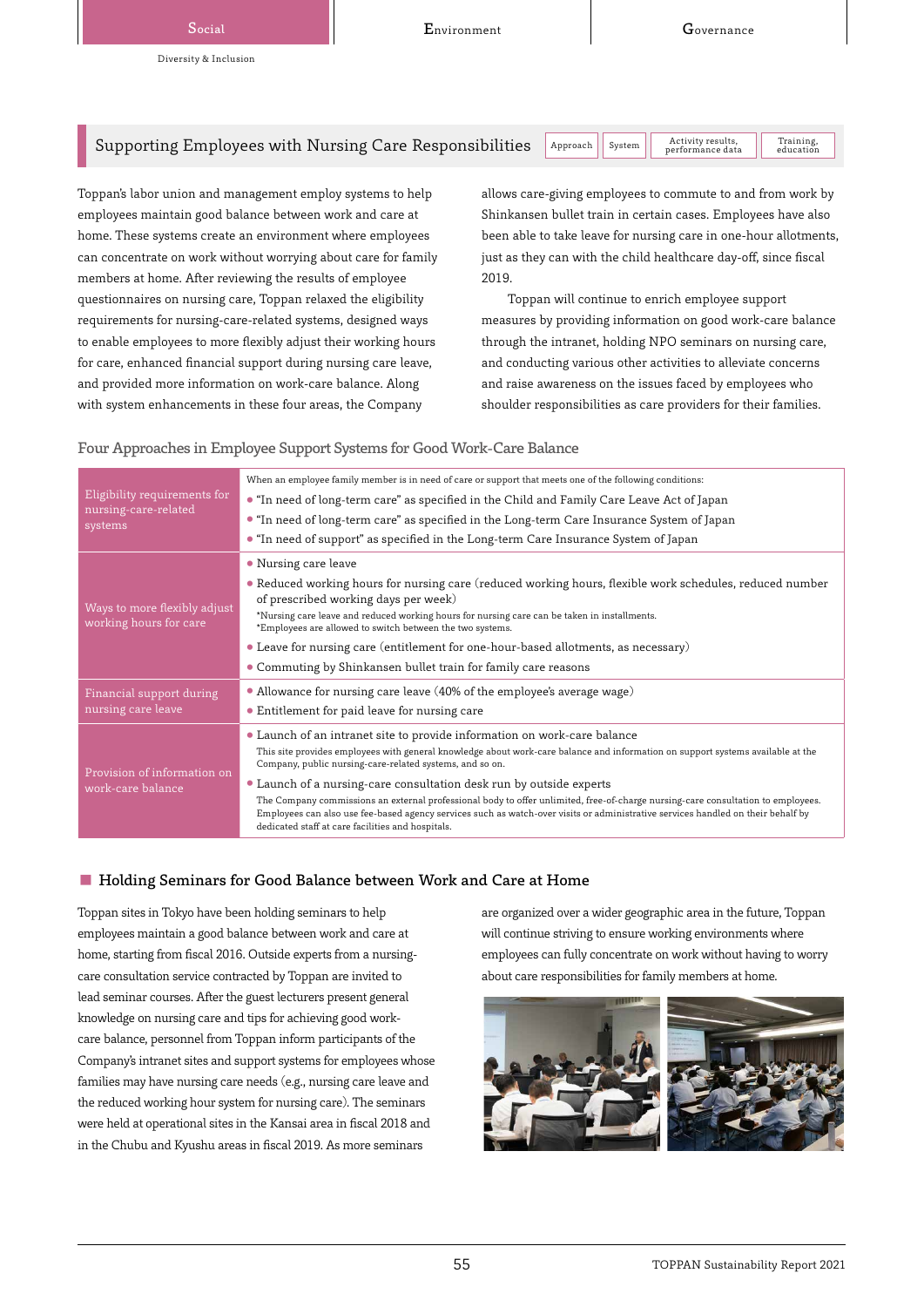Diversity & Inclusion

Social **Covernance Covernance Environment** Covernance

Activity results,<br>performance data

Every indicator assured by an independent assurance provider is marked with an assurance stamp  $\checkmark$ 

# Promoting Positive Action Action Action Activity results, and Approach Approach Approach Approach Action Action

Toppan promotes positive action to bring out the full potential of individual employees and assign them to more diverse positions regardless of gender. Women play important roles in wider arenas and the Company strives to ensure equal treatment in promotion to managerial positions. As of April

### Fiscal 2020 Rank-based Percentages of Female Personnel  $(\%)$   $\blacktriangledown$

|                    | Percentage of female personnel |       |  |  |
|--------------------|--------------------------------|-------|--|--|
| Total<br>employees |                                | 22.7% |  |  |
| <b>Directors</b>   |                                | 12.5% |  |  |
| Managers           | 4.3%                           |       |  |  |

#### ■ The Nadeshiko Brand

Toppan Inc. was included in the Fiscal 2020 Nadeshiko Brand list compiled by the Japanese Ministry of Economy, Trade and Industry (METI) and the Tokyo Stock Exchange (TSE). The Company was also included in the list a year earlier, in fiscal 2019.

The Nadeshiko Brand initiative aims to spur investment in companies and accelerate their diversity initiatives by introducing a selection of promising TSE-listed companies with outstanding performance in gender equality metrics to investors

## ■ Eruboshi Marks to Recognize Female Success in Workplaces

Toppan Inc. acquired the 2nd grade Eruboshi mark (shown on the right) on March 1, 2021.

Eruboshi ("L Star" in Japanese; L stands for "lady, labor, and laudable") is a certification system aligned with the Japanese Act on the Promotion of Female Participation and Career Advancement in the Workplace. Eruboshi marks are

More details on Toppan Inc.'s Common Employer's Action Plan (second term; in Japanese) based on the Japanese Act on the Promotion of Female Participation and Career Advancement in the Workplace www.toppan.co.jp/assets/pdf/sustainability/women\_act\_plan\_02.pdf 2021, Toppan has appointed 124 female employees to managerial positions and 466 female employees to supervisory positions. With these appointments, Toppan has attained an 11.5% ratio of women among managerial and supervisory staff.

Number of Female Managerial and Supervisory Staff (as of April)  $\checkmark$ 



who seek enhanced corporate value over the medium- to longterm. METI and TSE have been announcing their Nadeshiko Brand selections since fiscal 2012.



issued to companies that meet specific criteria for excellence in female participation and advancement in the workplace.

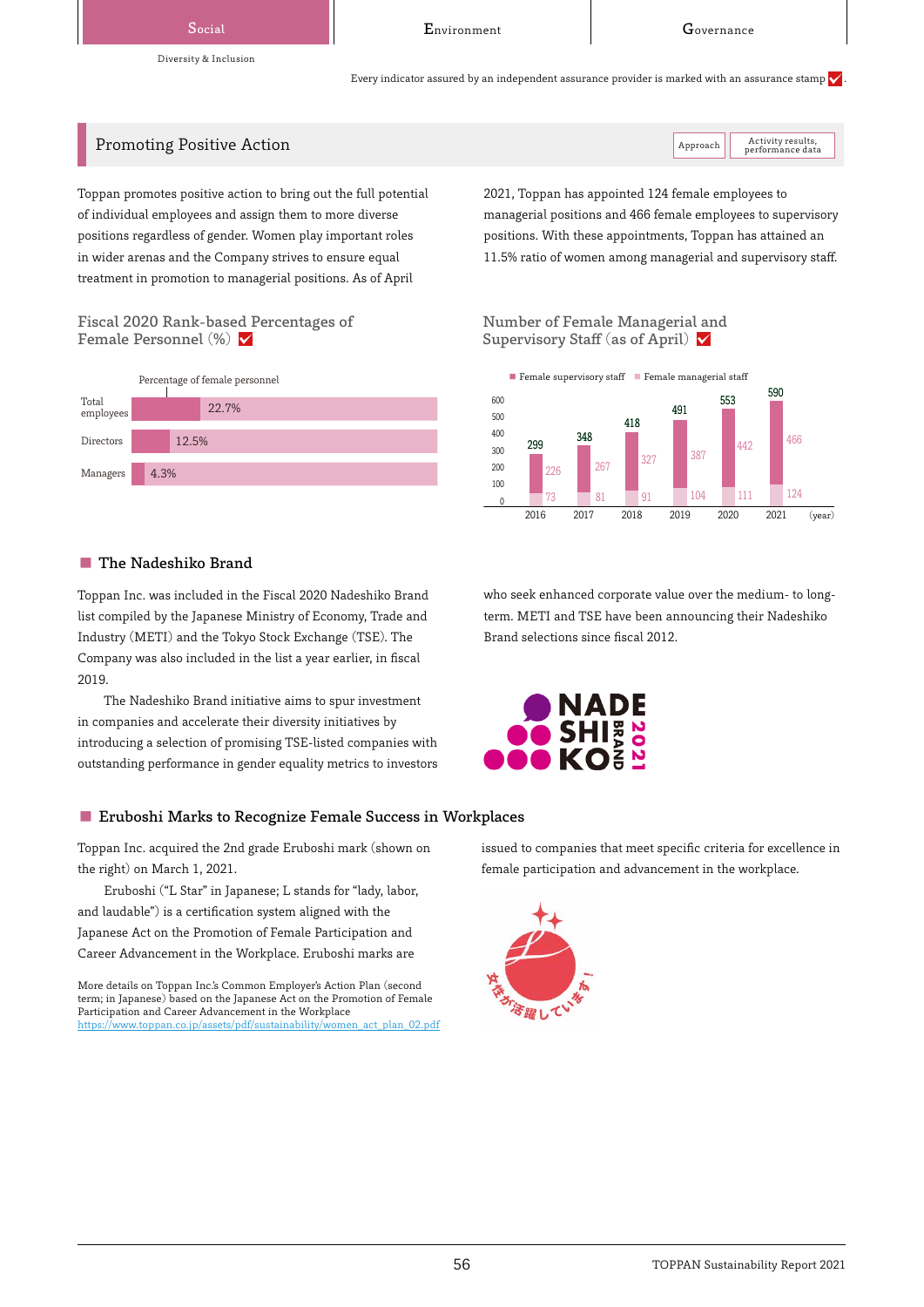Activity results,<br>performance data

Activity results,<br>performance data

# Employing Persons with Disabilities  $\vert$  Approach Activity results,  $\vert$  Approach  $\vert$  Approach  $\vert$  Approach  $\vert$  Approach  $\vert$  Approach  $\vert$  Approach  $\vert$  approach  $\vert$  approach  $\vert$  approach  $\vert$  approach  $\vert$  approach

Toppan creates job positions and workplace environments that enable employees to work together in ways best suited to their various physical and mental abilities.

Employees with disabilities handle wide-ranging jobs at the special subsidiary T.M.G. Challenged Plus Toppan Co., Ltd. and other Group sites across Japan. Employee athletes also participate in international para-sports competitions.

More details on Toppan Inc.'s employee athlete program (in Japanese) <https://www.toppan.co.jp/player/>

#### Employment of Persons with Disabilities

|                                   | 2017  | 2018  | 2019  | 2020  | 2021  |
|-----------------------------------|-------|-------|-------|-------|-------|
| Employees                         | 253   | 274   | 312   | 325   | 339   |
| Percentage of total<br>workforce* | 2.06% | 2.25% | 2.29% | 2.31% | 2.39% |

\*The percentage is calculated based on the total number of regular employees (as of June 1) as a denominator. The total number was presented in the Disabled Persons Employment Report in accordance with Article 8 of the Japanese Law for Employment Promotion, etc. of the Disabled.

# Initiatives for  $LGBTQ$  Inclusion  $\Box$  Approach Approach Approach Approach Approach  $\Box$

Toppan has implemented various initiatives to enhance awareness about lesbian, gay, bisexual, transgender, and queer or questioning (LGBTQ) persons with a view to achieving an inclusive working environment comfortable for everyone. Toppan has held Groupwide LGBTQ seminars since 2018 to further promote a sound understanding of LGBTQ-related matters and diversity and inclusion. On July 1, 2020, Toppan partially revised its systems for the treatment of matters

related to employee marriages and spousal relations. Some of the systems are now been extended to same-sex partners and common-law marriage for the support of diverse employee lifestyles. Specifically, employees with same-sex and commonlaw partners are now granted leave for celebrations and condolence and receive allowances, wedding gifts, and other benefits.